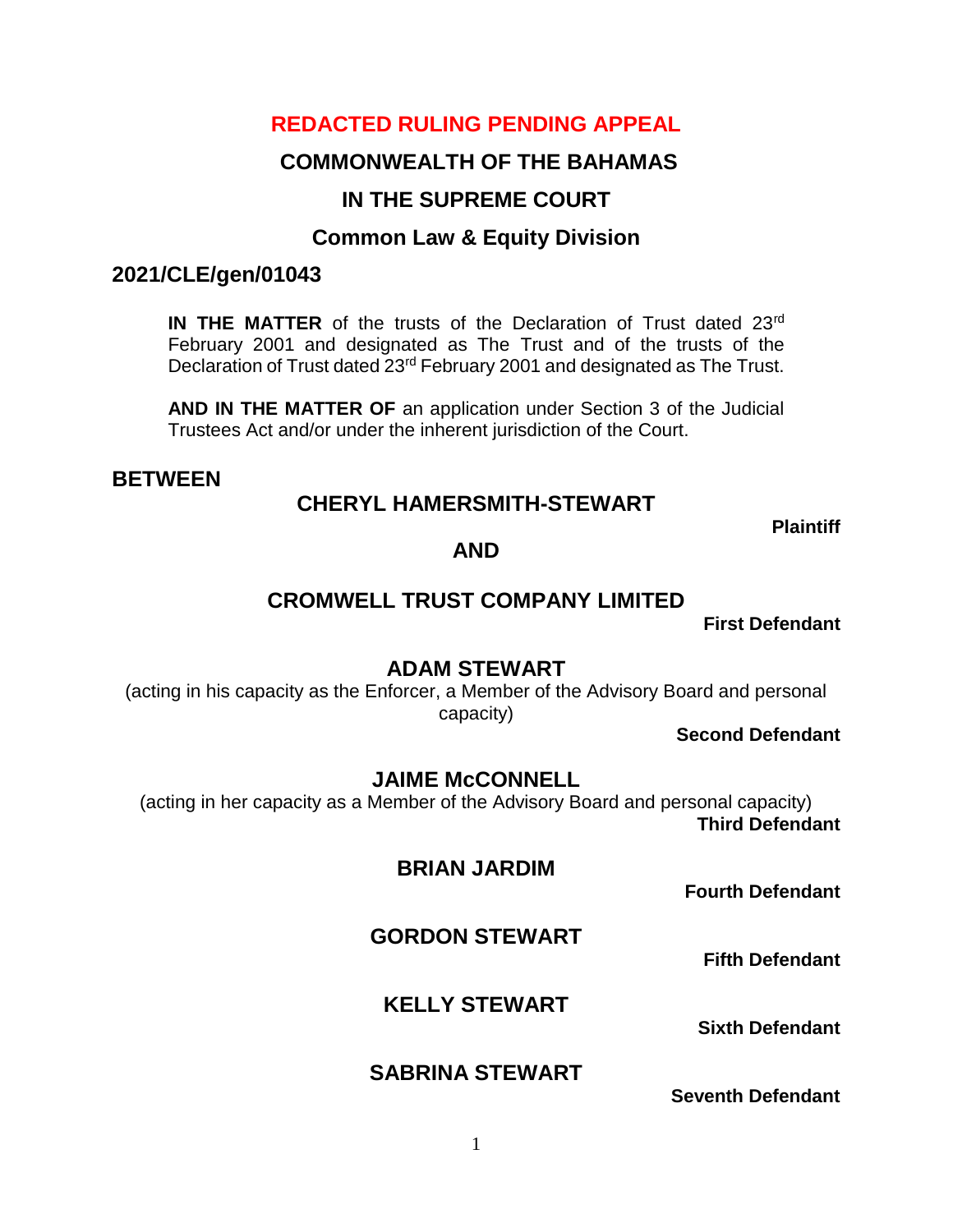### **Before:** The Honourable Madam Senior Justice Indra H. Charles **Appearances:** Mr. John Wilson QC with him Ms. Knijah Knowles of McKinney Bancroft & Hughes for the Plaintiff Mr. Brian Simms QC with him Mr. Marco Turnquest and Mr. Wilfred P. Ferguson Jr. of Lennox Paton for the First Defendant Mr. Sean McWeeney QC with Mr. Richard Wilson QC (London) and Mr. John Minns of Graham Thompson for the Second, Third and Fourth Defendants Mr. Terry North with him Ms. Wynsome Carey and Mr. Darzhon Rolle of Alexiou Knowles for the Fifth, Sixth and Seventh Defendants Mr. John Delaney QC with him Mrs. Lena Bonaby of Delaney Partners for the minor children of the Second and Third Defendants being instructed via Johann Gordon Epstein, their Guardian ad Litem

**Hearing Date:** 22 April 2022

#### **Trust – Contentious trust dispute - Sealing application – Open justice – Whether matter should be heard in camera - Section 77(3) Banks and Trust Companies Regulation Act 2020**

### **Extension of time to file Defence– RSC – O. 3 R. 4 – Order 31A Rule 18**

A wealthy and well-known entrepreneur created two trusts governed by Bahamian law. The Plaintiff, who is the common law widow of the Founder of the two trusts, commenced an action against the Trustee to which the Founder's children as beneficiaries of the trusts were joined.

The Trustee applied for the file to be sealed ('the sealing application"). Some of the Defendants support the application.

The Plaintiff initially did not oppose the sealing application but now opposes it along with the Fifth through Seventh Defendants who are her adult children. They say that the circumstances are not sufficiently compelling to warrant the sealing of the file, effectively the disposal of the open justice principle.

The Trustee and the Second through Fourth Defendants (who were recently joined) also applied for an extension of time to file and serve their respective Defences.

**HELD: Dismissing (i) the applications by the Trustee and the Second through Fourth Defendants to seal the file and (ii) the applications for extension of time by the Trustee and the Second through Fourth Defendants to file and serve their respective Defences, the Trustee is ordered to file and serve its Defence not later than 14 June 2022 and the Second through Fourth Defendants are to file and serve their respective Defences within 28 days from the date of this Ruling.**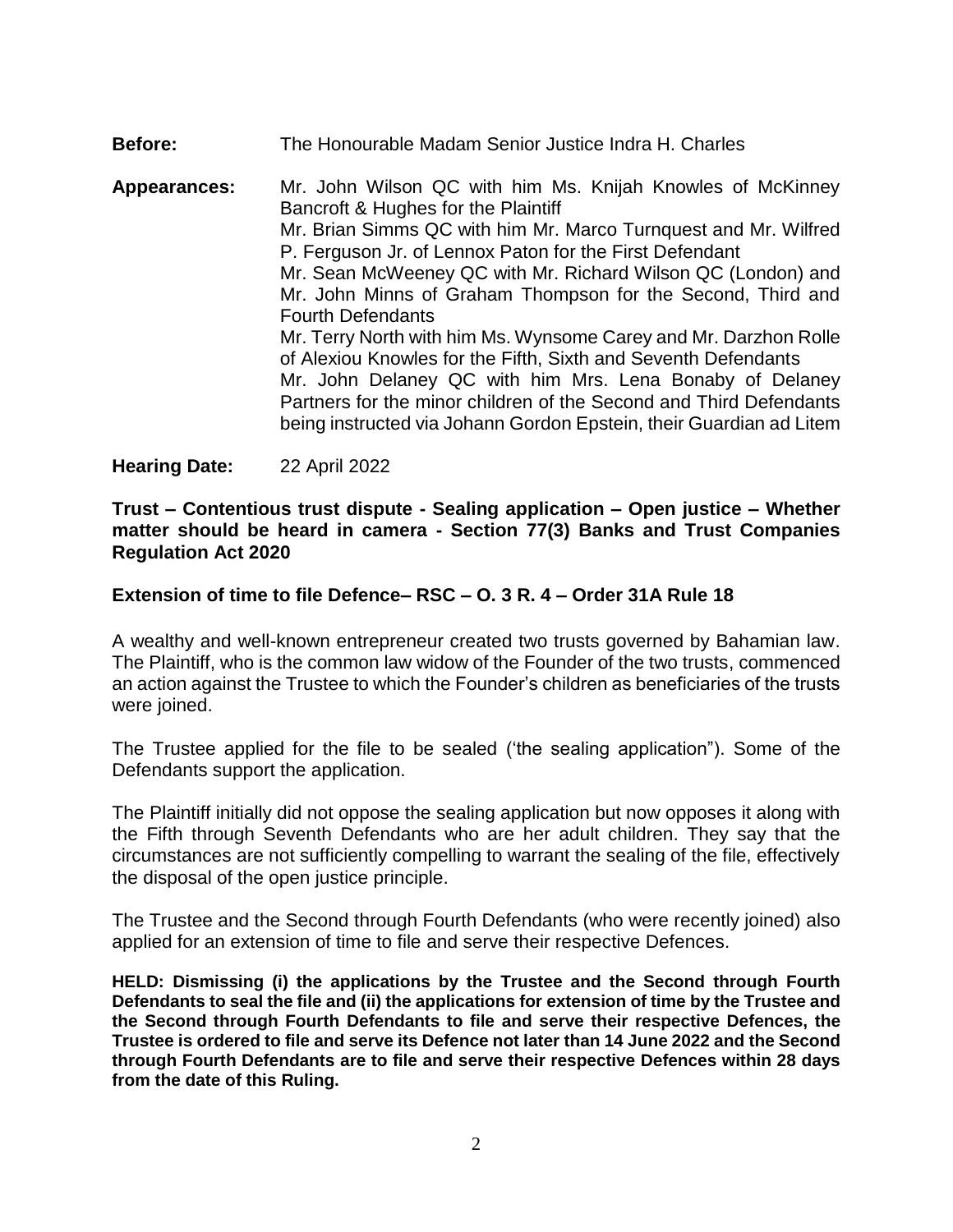- 1. Section 77(3) of the Banks and Trust Companies Regulation Act 2020 does not give the Trustee a statutory right to have the proceedings kept confidential. It merely gives the Court a discretion to decide whether to hear an action in private or seal a court file and the exercise of that discretion must be canvassed against the constitutional principle of open justice, which although not an absolute right, is difficult to displace: **Hot Pancakes Limited et al v Amber Louise Murphy et al** SCCiv App. 95 of 2020 and **Standard Chartered Bank (Switzerland) S.A v UBS (Bahamas) Ltd.** [2011] BHS J No 24 applied.
- 2. The open justice principle is a constitutional one which ought not to be easily emasculated. It is the default position. As such, an applicant seeking a derogation from that position bears a heavy burden of proving to justify such departure: **Hot Pancakes Limited et al v Amber Louise Murphy et al** [supra] applied.
- 3. There are exceptions to the open justice principle, for example (i) national security concerns; (2) privacy concerns (where the release of confidential information such as private financial records might harm the reputation of one of the parties); (iii) it may be necessary to protect the privacy of a minor and (iv) when legal matters involve uncontentious information unrelated to public issues such as the financial division of an estate after a death. However, the overriding objective in determining whether the open justice principle applies or not is to secure that justice is done. The question of whether open justice should be departed from is a question of principle, turning not on convenience, but on necessity: **Scott v Scott** [1913] AC 417 and **Al Rawi v Security Service** [2012] 1 All ER applied.
- 4. The Court must undertake a fact-specific balancing exercise when considering the purpose of the open justice principle and the potential value of the information in question in advancing that purpose and any risk of harm that its disclosure might cause to the maintenance of an effective judicial process or to the legitimate interests of others: **R v Chief Registrar of Friendly Societies, ex parte New Cross Building Society** [1984] 2 All ER 27.

# **RULING**

### **Charles Sr. J: Introduction**

- [1] This Ruling has been redacted pending an appeal against my refusal to grant a sealing order.
- [2] There are four (4) extant Summonses before the Court namely:
	- (i) An application by the Trustee filed on 12 November 2021 seeking an order to seal the file ("the sealing application");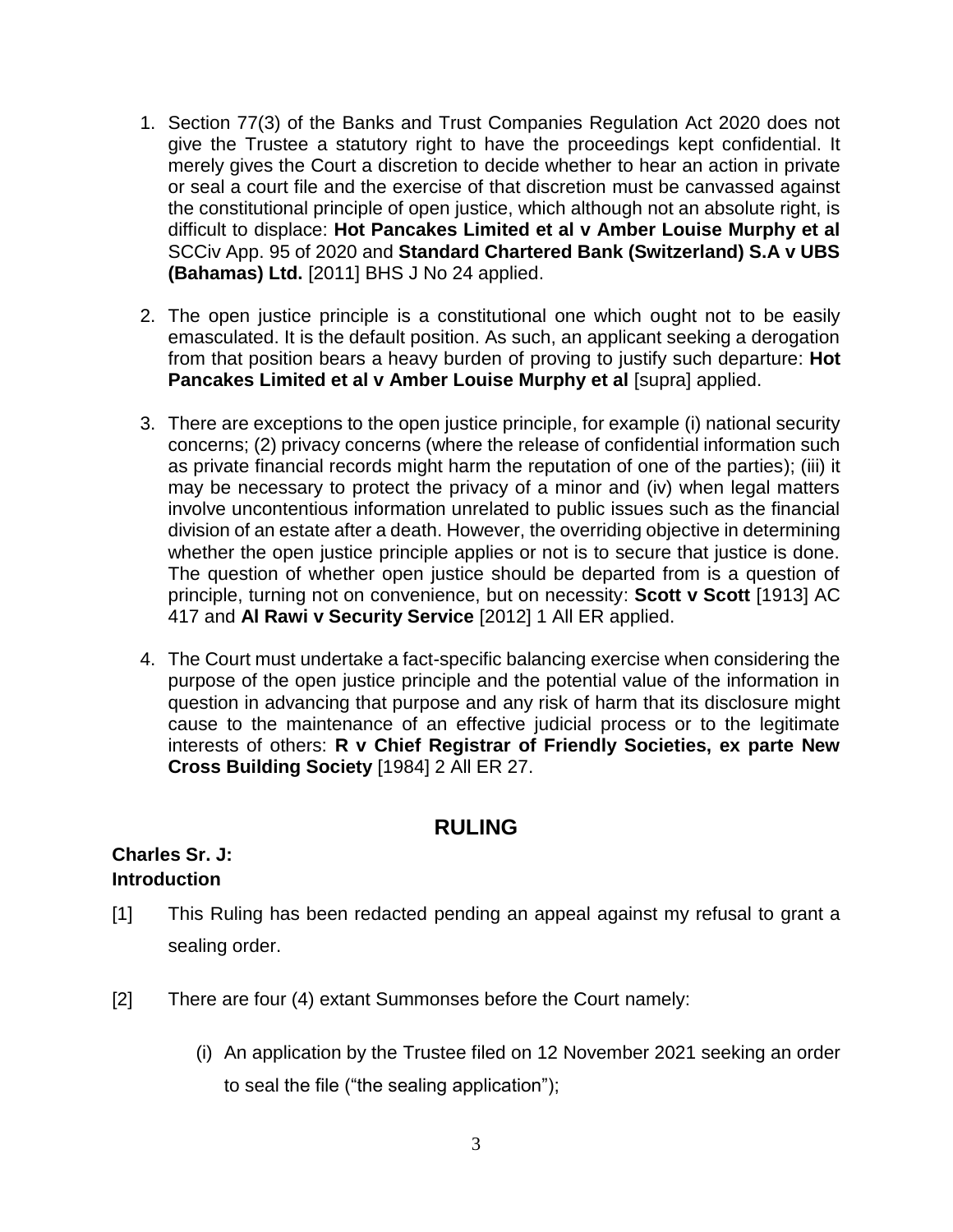- (ii) An application by the Trustee filed on 12 November 2021 seeking an order for the determination of a preliminary issue, an extension of time for service of its Defence ("the Trustee's extension of time application") and for joinder and representation orders ("joinder and representation application");
- (iii) An application by the first family filed on 13 April 2022 seeking an extension of time for the filing of their respective Defences to 28 days after the final determination of the preliminary issue.

### (iv) REDACTED

- [3] This Ruling considers the sealing application and the extension of time applications of the Trustee and the first family.
- [4] By Summons filed on 12 November 2021, the Trustee seeks the sealing of the file. That application was supported by the First and Fourth Affidavits of a director or employee of the holding company.
- [5] The first family supports the Trustee's application by asking the Court to depart from the constitutional principle of open justice and grant a sealing order.
- [6] The Plaintiff and her adult children oppose the application, asserting that the circumstances of this case do not warrant the grant of a sealing or privacy order.

### **Background facts**

- [7] The Deceased was a well-known entrepreneur. He was the Founder of two (2) trusts governed by Bahamian law.
- [8] The Deceased died leaving two (2) surviving branches of his family. The first branch is the "first family", comprising his adult children (and their respective families). The second branch is the "second family".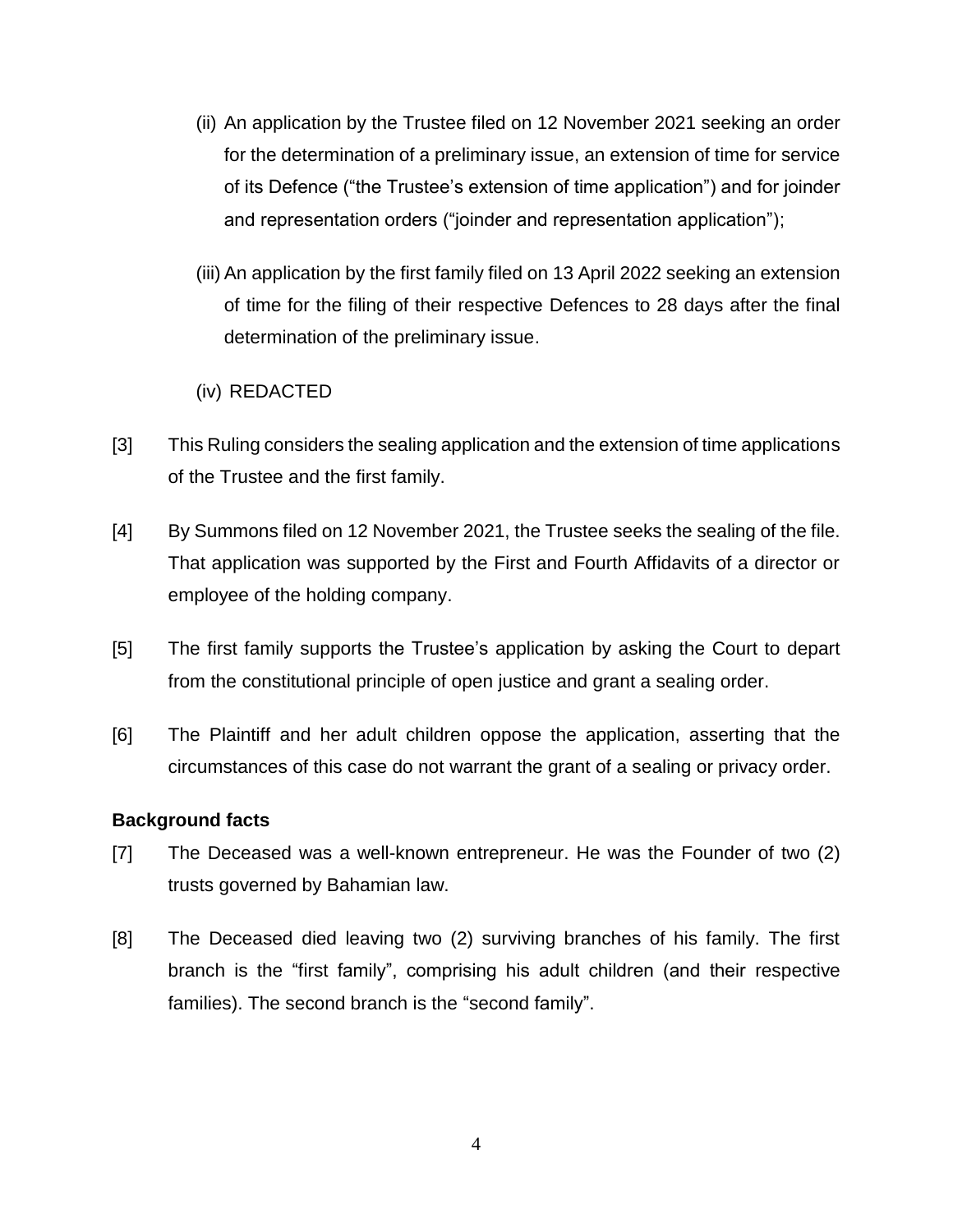- [9] Most of Deceased's wealth was settled into three trusts, two of which are Bahamian and the subject of these proceedings. The Trustee is a Bahamian private trust company that is the trustee of both trusts.
- [10] The Deceased left very detailed instructions expressing his wishes as to how the trusts are/ought to be administered after his death. In summary, he expressed that he wanted the trusts to be brought to an end promptly following his death and that the shares in the business holding companies to be decanted into five (5) new trusts.
- [11] The Trustee nor the first family have filed Defences.

#### **Law on sealing of files**

[12] The general rule with respect to the hearing of proceedings is a centuries' old principle of "open justice" – proceedings are to be held in open Court. Open justice is a fundamental constitutional principle of The Bahamas. Article 20(9) of the Constitution of The Bahamas provides for open justice:

> **"All proceedings instituted in any court for the determination of the existence or extent of any civil right or obligations including the announcement of the decision of the Court, shall be held in public."**

[13] In **Scott v Scott** [1913] AC 417, the House of Lords considered the circumstances under which it is permissible to derogate from open justice. The Court stated that there are exceptions to the open justice principle but that the overriding object in determining whether the open justice principle applies or not is to secure that justice is done. It was made clear that a party seeking to displace the application of open justice must show that it is necessary for the administration of justice. At page 438, the House of Lords expressed this high standard in the following terms:

> **"But unless it be strictly necessary for the attainment of justice, there can be no power in the Court to hear in camera either a matrimonial cause or any other where there is contest between parties."**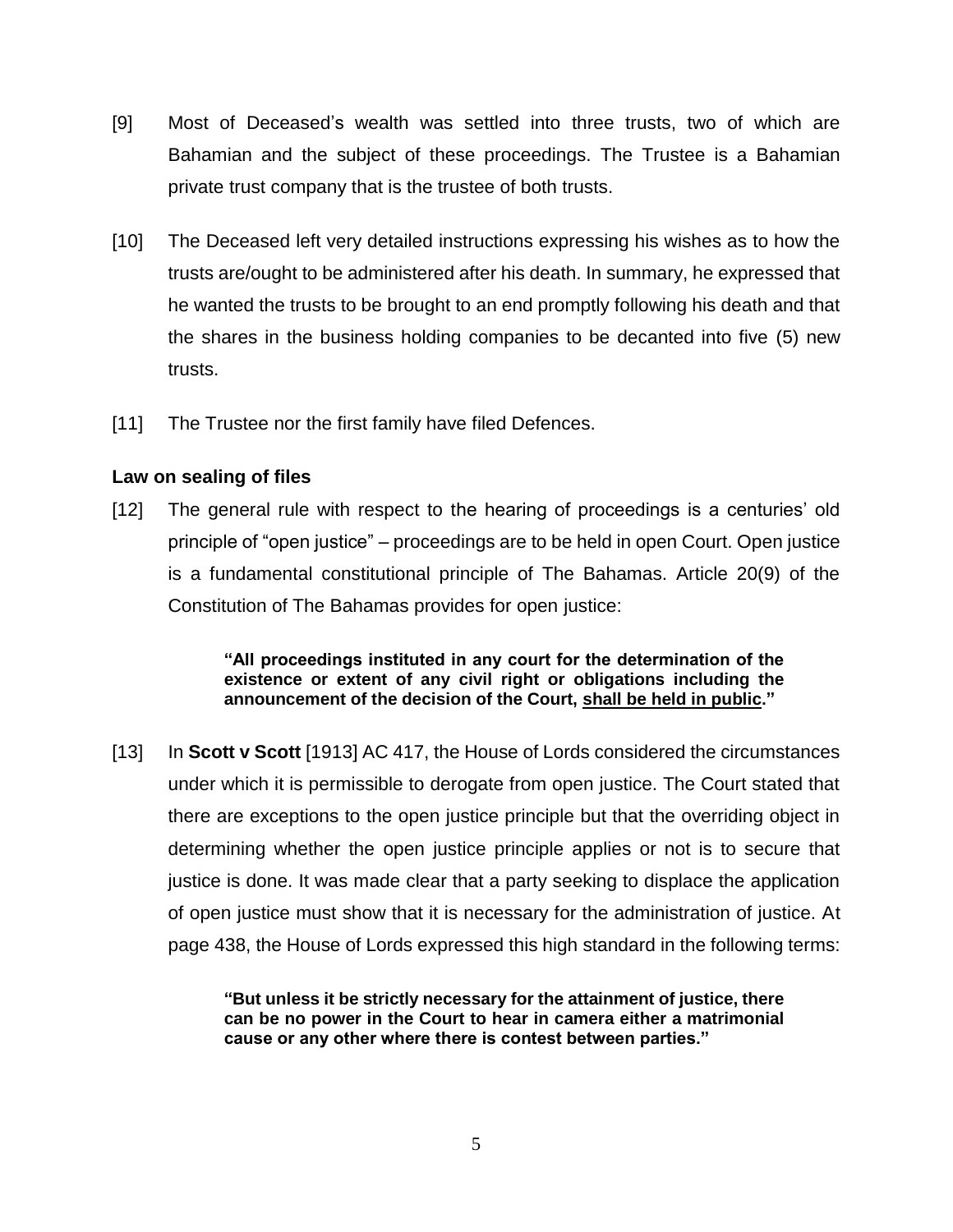[14] Lord Atkinson was of the view that this had to be tolerated and endured because public trials were the best security for the pure, impartial, and efficient administration of justice. At page 463, he stated:

> **"It is not necessary in the present case to determine whether the broad proposition laid down by Sir Francis Jeune (as he then was) in** *D. v. D***. (1) is well founded. The hearing of a case in public may be, and often is, no doubt, painful, humiliating, or deterrent both to parties and witnesses, and in many cases, especially those of a criminal nature, the details may be so indecent as to tend to injure public morals, but all this is tolerated and endured, because it is felt that in public trial is to found, on the whole, the best security for the pure, impartial, and efficient administration of justice, the best means for winning for it public confidence and respect. I am inclined to think that the practice of which the learned judge approved and in this case inaugurated would restrict this wholesome publicity more than is warranted by authority. And I desire to point out that, if the practice were adopted, and if orders to hear a cause in camera were to have the effect contended for in the present case, this rather injurious result might follow. If perpetual silence were enjoined upon everyone touching what takes place at a hearing in camera, the conduct and action of the judge at the trial, his rulings, directions, or decisions on questions of law or fact, could never be reviewed in a Court of Appeal at the instance of a party aggrieved, unless indeed upon the terms that that party should consent to become a criminal and render himself liable to be fined and imprisoned for criminal contempt of Court, a serious invasion of the rights of the subject."**

[15] In **Al Rawi v Security Service** [2012] 1 All ER 1, the Supreme Court emphasized

the limited circumstances in which open justice can be departed from at paragraph

11:

**"[11] The open justice principle is not a mere procedural rule. It is a fundamental common law principle. In** *Scott (otherwise Morgan) v Scott* **[\[1913\] AC 417 at 476,](https://www.lexisnexis.com/uk/legal/citationlinkHandler.faces?bct=A&service=citation&risb=&AC&$sel1!%251913%25$year!%251913%25$page!%25417%25$tpage!%25476%25) [\[1911–13\] All ER Rep 1 at 29–30,](https://www.lexisnexis.com/uk/legal/citationlinkHandler.faces?bct=A&service=citation&risb=&ALLERREP&$sel1!%251911-13%25$year!%251911-13%25$page!%251%25$tpage!%2529%25) Lord Shaw of Dunfermline emphasized the decision of the lower court to hold a hearing in camera as constituting 'a violation of that publicity in the administration of justice which is one of the surest guarantees of our liberties, and an attack upon the very foundations of public and private security'. Viscount Haldane LC [\(\[1913\] AC 417 at 438,](https://www.lexisnexis.com/uk/legal/citationlinkHandler.faces?bct=A&service=citation&risb=&AC&$sel1!%251913%25$year!%251913%25$page!%25417%25$tpage!%25438%25) [\[1911–](https://www.lexisnexis.com/uk/legal/citationlinkHandler.faces?bct=A&service=citation&risb=&ALLERREP&$sel1!%251911-13%25$year!%251911-13%25$page!%251%25$tpage!%259%25) [13\] All ER Rep 1 at 9\)](https://www.lexisnexis.com/uk/legal/citationlinkHandler.faces?bct=A&service=citation&risb=&ALLERREP&$sel1!%251911-13%25$year!%251911-13%25$page!%251%25$tpage!%259%25) said that any judge faced with a demand to depart from the general rule must treat the question 'as one of principle, and as turning, not on convenience, but on necessity'."**

[16] Thus, there are exceptions to the open justice principle, for example (i) national security concerns; (2) privacy concerns (where the release of confidential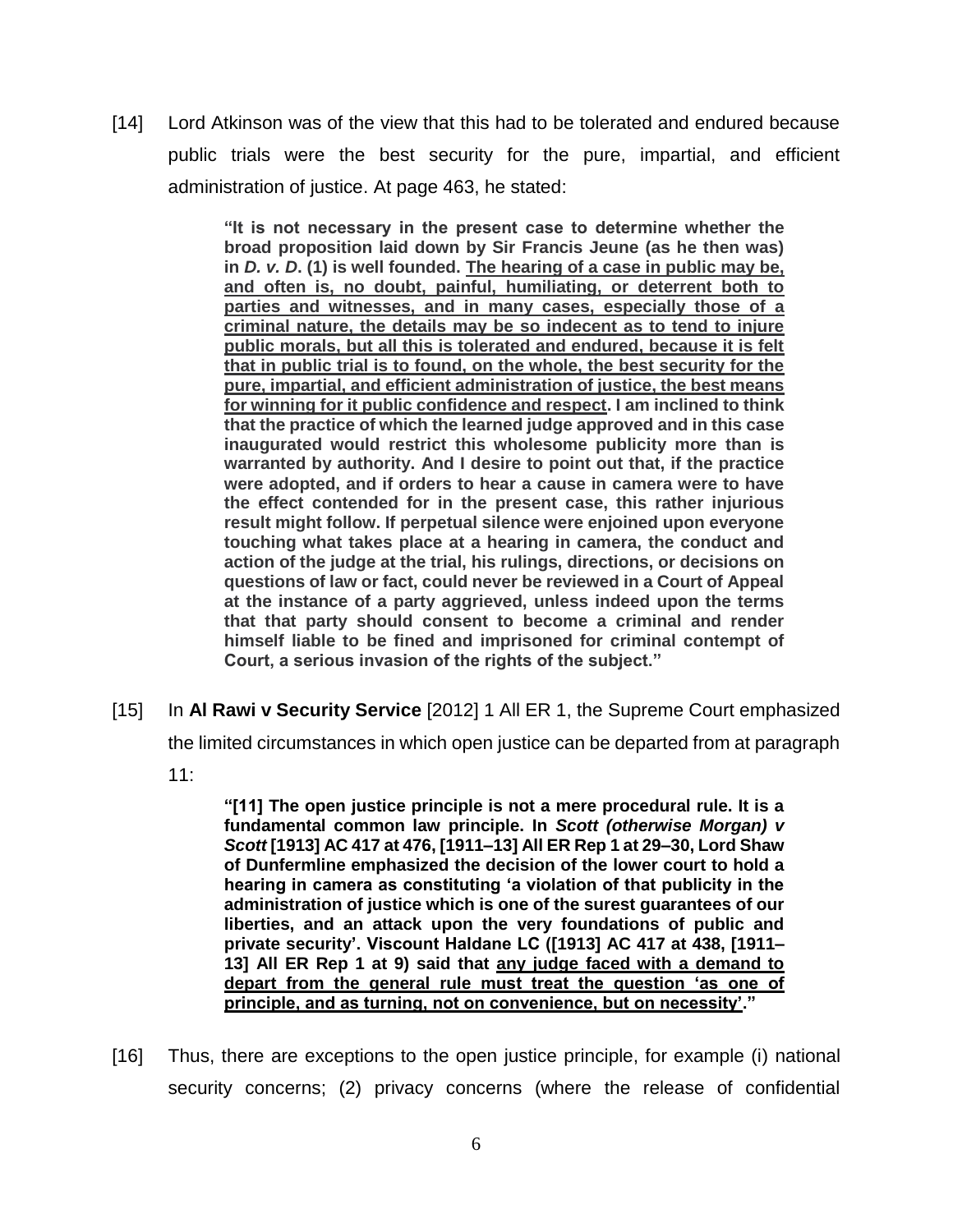information such as private financial records might harm the reputation of one of the parties); (iii) it may be necessary to protect the privacy of a minor and (iv) when legal matters involve uncontentious information unrelated to public issues such as the financial division of an estate after a death. However, the overriding objective in determining whether the open justice principle applies or not is to secure that justice is done. The question of whether open justice should be departed from is a question of principle, turning not on convenience, but on necessity.

[17] Section 77 (3) of the Banks and Trust Companies Regulation Act, 2020 provides as follows:

> **"In any civil proceedings where information is likely to be disclosed in relation to a customer's bank account, those proceedings may, if the court of its own motion or on the application of a party to the proceedings, so orders, be held in camera and the information shall be confidential as between the court and the parties thereto."**

[18] The leading Bahamian authority on the exercise of section 77 to determine whether proceedings should be held in camera and/or the file sealed is **Standard Chartered Bank (Switzerland) S.A v UBS (Bahamas) Ltd.** [2011] BHS J No 24. UBS applied for the matter to be heard in camera and the file sealed. In considering the application, Barnett CJ (as he then was) examined section 19(2) of the Bank and Trust Companies Regulation Act (the equivalent of section 77(3) of the 2020 Act) and stated that it should be read in conjunction with Articles 20(9) and 20(10) of the Constitution on the exceptions to open justice. There must be compelling reasons to depart from the default/general position of proceedings being held in public. He reasoned that without more, the mere risk of disclosure of a customer's information about a customer's affairs is not enough to justify proceedings being held in private. He stated:

> **"the mere fact that information about a customer's affairs is likely to be disclosed is not without more sufficient to order that the proceedings be held in private. The law reports are replete with cases in which affairs of a customer of financial institutions are disclosed albeit that they are mostly cases in which a customer is a party"**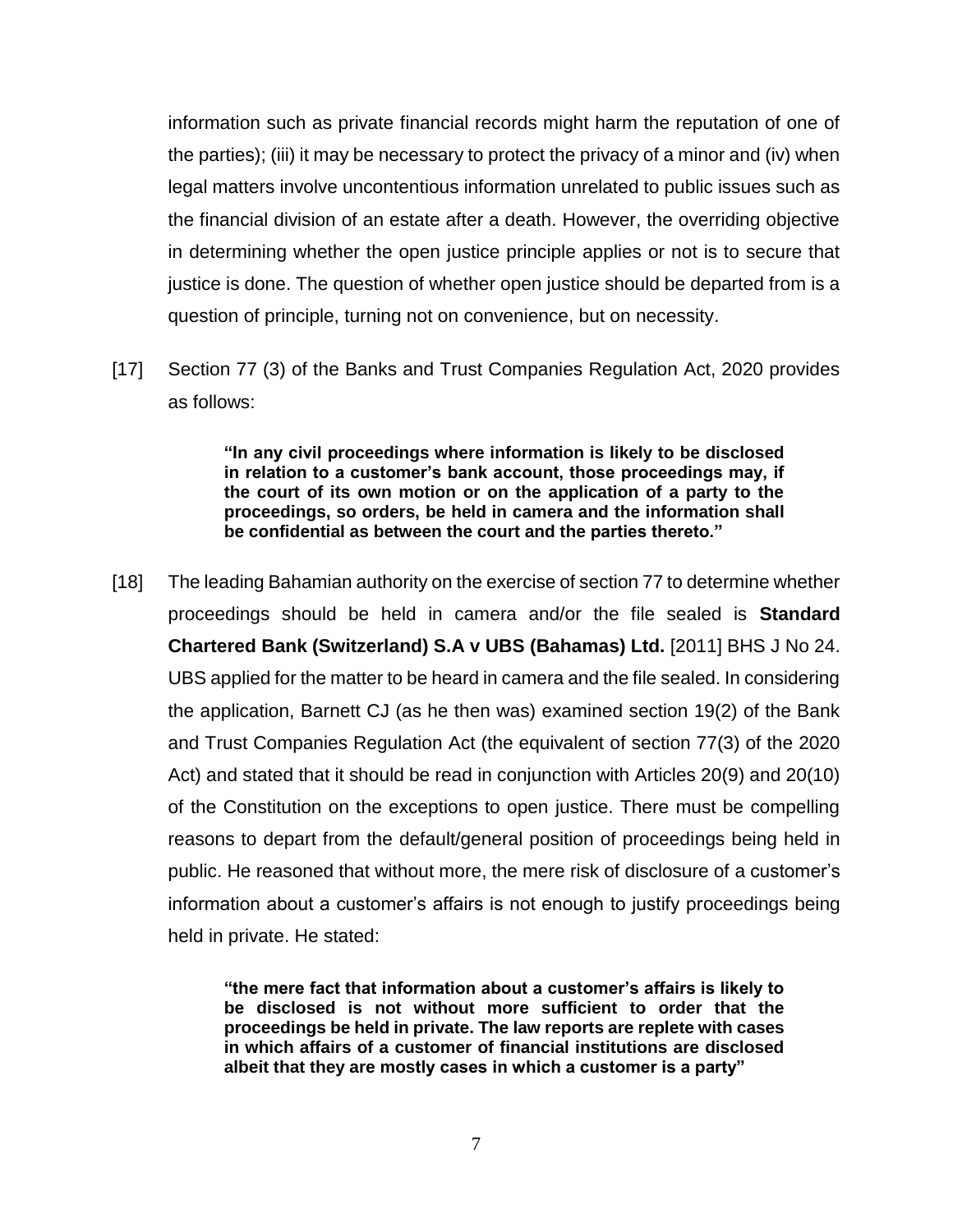[19] Barnett CJ cited with approval the dicta of da Costa Ag. CJ in **International Bank of Washington and Price Waterhouse v D. Cross and D.P. Hamilton, The Official Liquidators of Mercantile Bank and Trust Company Limited** (No. 38 of 1980, Equity Side, Supreme Court, Bahamas, unreported) that in deciding whether to hold proceedings in private and/or seal a file, the conflicting interests between preserving privacy and disclosure in the interests of justice, the competing interests must be weighed to ultimately determine which prevails.

> **"When there is a clash between the public interest (i) that harm should not be done to the national or the public service by the disclosure of certain documents and (ii) that administration of justice should not be frustrated by the withholding of them, their production will not be ordered if the possible injury to the nation or public service is so grave that no other interests should be allowed to prevail over it, but, where the possible injury is substantially less the court must balance against each other the two public interests involved. So, where there is a conflict between preserving the privacy and protecting confidential information and disclosure in the interest of justice the competing interest must be weighed to determine which ultimately will prevail.**

> **So in considering an application of the nature of that before me one must weigh the public interest which requires that a litigant should be able to lay before a court of justice all relevant evidence and the public interest which requires that confidentiality of information should be respected and to balance the one against the other. In exercising its discretion the court should be careful to impose conditions that will safeguard the confidentiality of information disclosed in order to prevent any abuse of such information. The court must ensure that only such disclosure is made as the interests of justice demand."**

- [20] Barnett CJ determined that the customer's information would be sufficiently protected if he was referred to by a pseudonym. He said that it was not possible, at that early stage, to determine whether the privacy could be protected by having a public trial and redacting client information. Therefore, he reserved his position on whether the trial should be held in camera until after discovery.
- [21] Although the application in **Standard Chartered Bank** was made after the proceedings had already been heard and it was a major factor for why section 77 did not arise and for why the Court ultimately refused, it comprehensively explains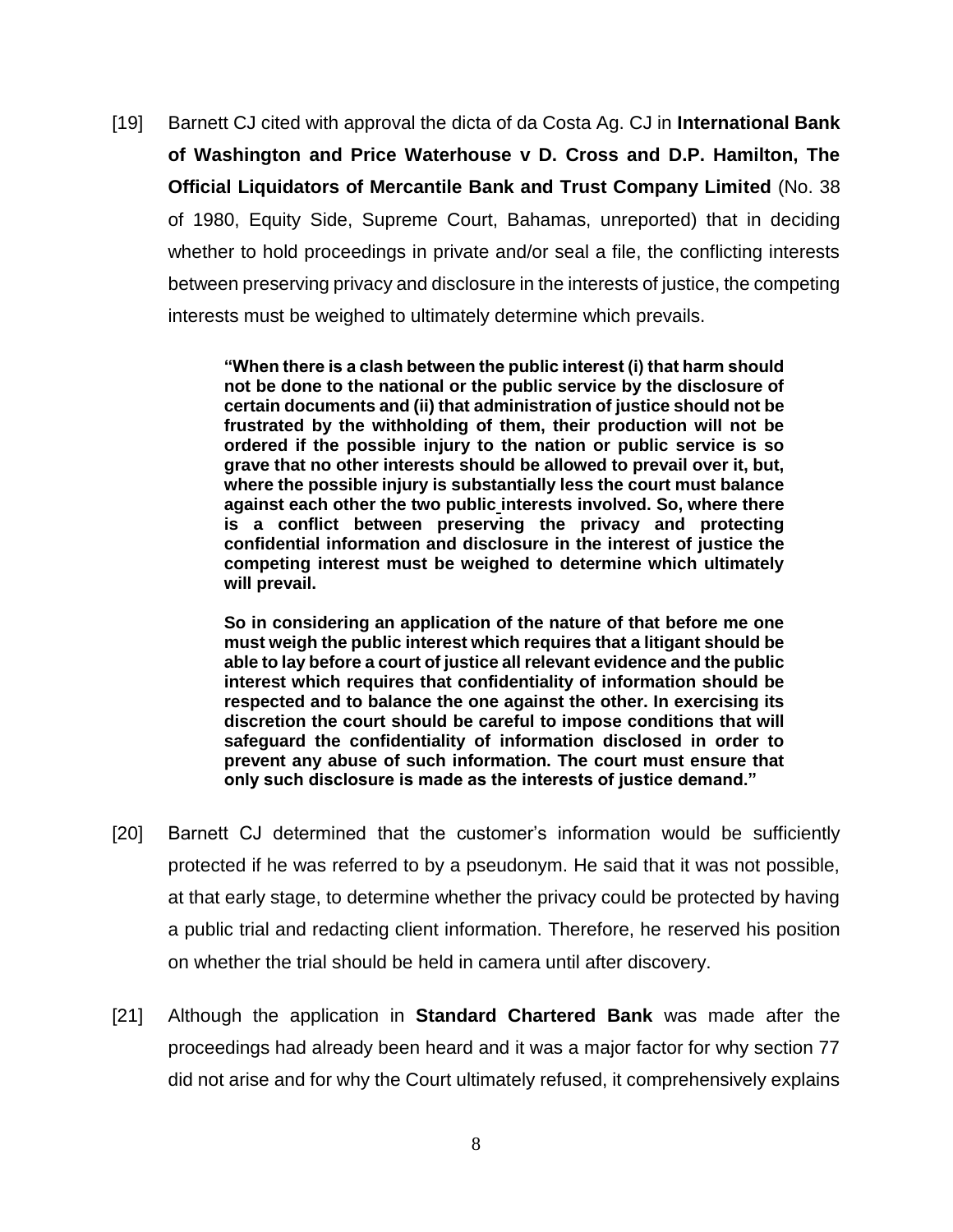the effect of section 77, and explains how the competing interests are to be weighed.

[22] The recent Court of Appeal decision of **Hot Pancakes Limited et al v Amber Louise Murphy et al** SCCiv App. 95 of 2020 most comprehensively expressed the Bahamian position on the open justice principle. It made it clear that section 77(3) does not give a right to the applicant for the proceedings to be kept confidential. Rather it confers on the Court a *discretion* to determine whether the privacy is warranted. Sir Michael Barnett P. expressed the need for compelling evidence beyond the mere fact that the action would disclose financial information:

> **"21 . … the anonymization of a report of a hearing in open court or of a judgement relating to a hearing in open court is a departure from the default position founded on the public interest and so the burden of justifying that departure falls on the person seeking that anonymization. See para 55 of Adams v SSWO [2017] UKUT 9.**

[23] At paragraph 26, he made it clear that section 77(3) merely gives the Court a discretion (as opposed to a right to the applicant) to determine whether the proceedings should be kept confidential. He further explained at paragraph 27 that to justify the anonymization of a judgment or hearing proceedings in camera, more is required than the mere fact that the litigation will disclose financial information:

> **"26. … section 77(3) confers no legal right on [the applicant] to have civil proceedings brought by them to be kept confidential. As I said in Standard Chartered Bank v UBS [2011] 2 BHS J. No 24 that section does not give a customer a statutory right to have his court proceedings held in private. It simply gives the court a discretion, Parliament used the word "may" not "shall"."**

> **"27. As to the right at common law whereby the court can exercise a discretion to anonymize a judgment, I am not satisfied that the mere fact that the action discloses information about the financial affairs of a Plaintiff is sufficient to justify the exercise of a discretion to hear an action in private or to anonymize a judgment which should otherwise be made in public. I made this point before in paragraph 9 of the Standard Chartered Bank v UBS decision."**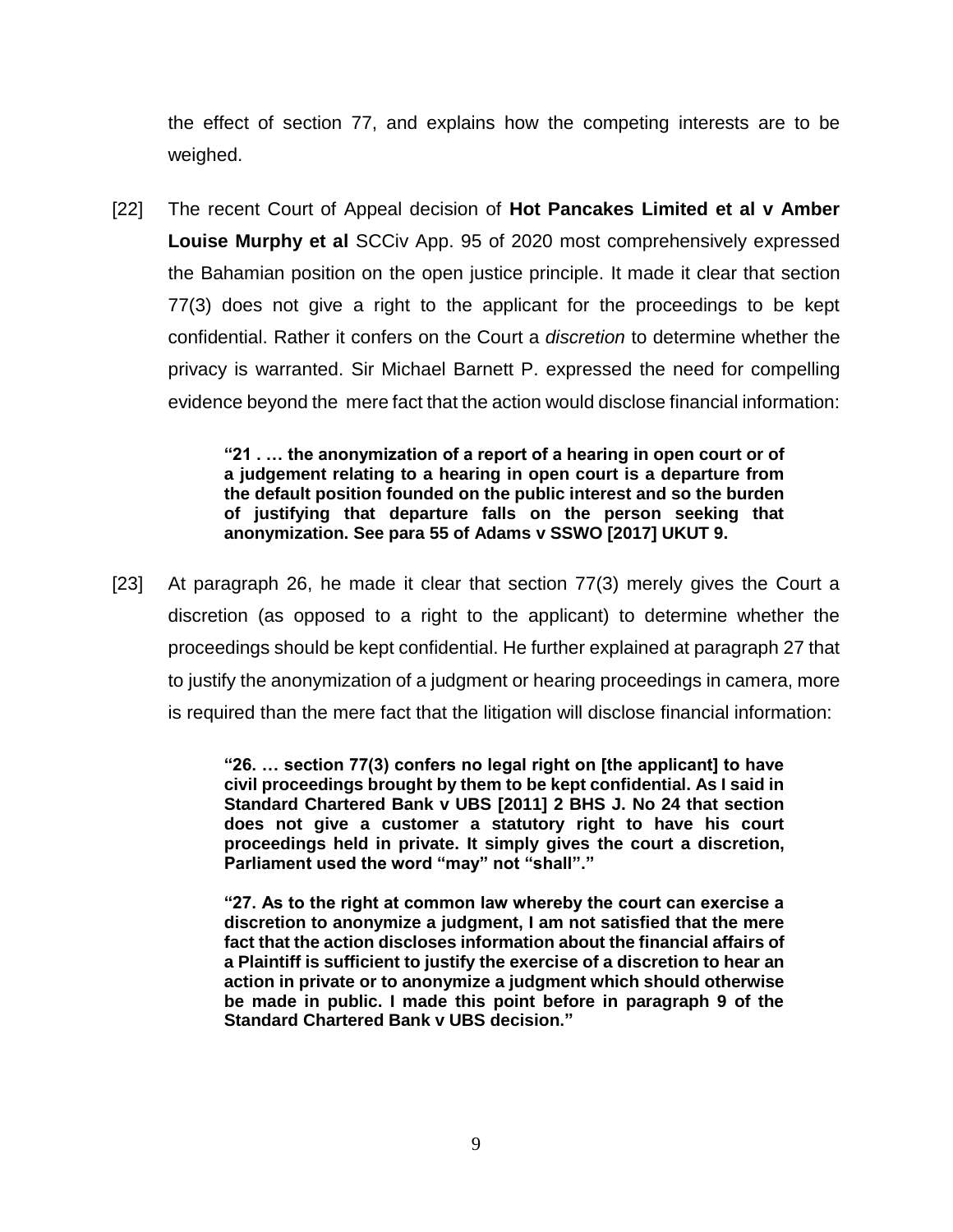[24] Barnett P. stated that the confidentiality obligations are the same as the common law notwithstanding that confidentiality is important to the financial services industry.

> **"31. … Whilst confidentiality is important to the financial services industry, the confidentiality obligations under Bahamian law are the same as exist at common law. This is made clear by section 77 (7)(a) of that Act which provides that 'Nothing contained in this section shall (a) prejudice or derogate from the rights and duties subsisting at common law between a licensee and its customer'. … the obligation of confidentiality is the same bot at common law as well as under the statute."**

[25] In support of his position, Barnett P. considered and cited at paragraph 28 of the said ruling, the recent observations of the English Court in **Justyna Zeromska-Smith v United Lincolnshire Hospitals NHS Trust** [2019] EWHC 552 (QB**)** wherein Martin Spencer J, had to consider balancing a party's privacy with the concept of open justice determined that although a case would likely involve exploration of intimate details of a party's private and family life, the full force of the "open justice" principle and the interests of the press in reporting the proceedings, including the names of the parties, should not be derogated from.

### **Discussion/Analysis**

- [26] Mr. Simms Q.C. appearing as Counsel for the Trustee acknowledged that the open justice principle is the starting point: that proceedings ought to take place in open court. However, he submitted that this case falls within the exceptions to the rule on the basis that it involves confidential matters and this is an offshore financial jurisdiction.
- [27] Mr. Simms QC submitted that there are several reasons why the Court ought to exercise its discretion under section 77 to hold the proceedings in camera and seal the file. By the enactment of the 2011 Trustee Amendment Act, which provides a means of resolving disputes through arbitration, Mr. Simms QC argued that Parliament has reinforced the public policy of protecting trust matters from prying eyes and ensuring confidentiality. Further, he stated that the provision gives the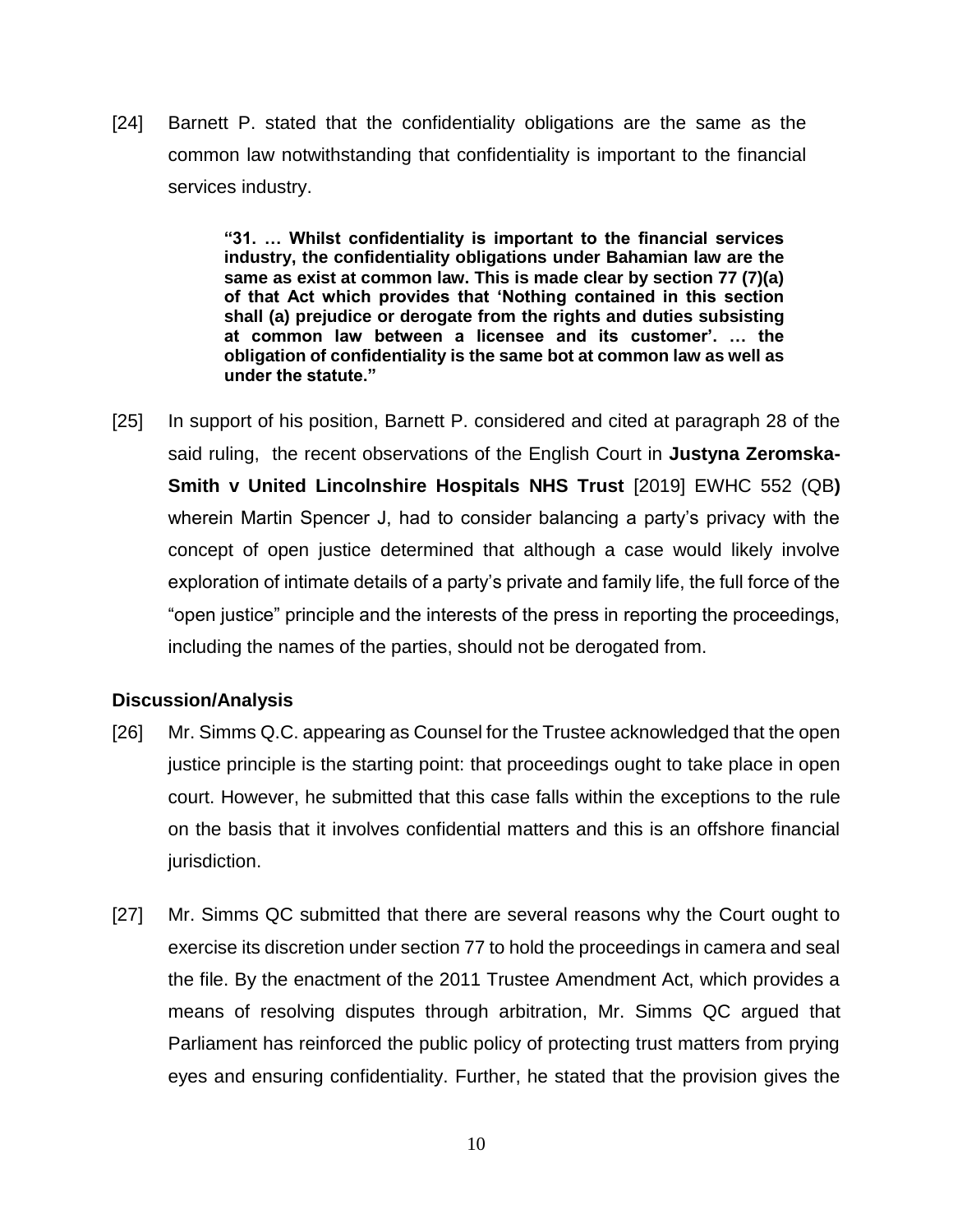Court a far greater discretion than statutes in other jurisdictions to specifically hear matters in camera and to seal files.

- [28] Mr. Simms QC submitted that The Bahamas is a jurisdiction where trust disputes can be arbitrated in private by virtue of the 2011 Trustee Amendment Act.
- [29] Mr. North submitted that the principles of open justice cannot be calibrated upon without clear or cogent evidence to substantiate the same.
- [30] Mr. North referred to the case of **R v Chief Registrar of Friendly Societies, ex parte New Cross Building Society** [1984] 2 All ER 27 and submitted that in dealing with this issue, the Court must undertake a fact-specific balancing exercise when considering the purpose of the open justice principle and the potential value of the information in question in advancing that purpose and any risk of harm that its disclosure might cause to the maintenance of an effective judicial process or to the legitimate interests of others.
- [31] Mr. Delaney QC stated that (redacted).

#### **Effect on Trusts**

- [32] In my judgment, the effects on the trusts, asserted by the Trustee are no more than inconveniences. If the risk was sufficiently compelling to justify derogation from open justice, many parties to litigation would be entitled to sealing orders, which would undermine the effectiveness of the principle of open justice itself.
- [33] In this regard, Mr. Wilson QC and Mr. North, whose arguments are attractive, contended that disclosure of private information is an ordinary incident of litigation which could always have detrimental effects on parties to the proceedings. The fact that (REDACTED) is held via a trust structure makes no difference to the fundamental position that proceedings being heard in public is the best means of securing pure, impartial and efficient administration of justice. It is not evidence that is clear and cogent to justify the derogation from the open justice principle.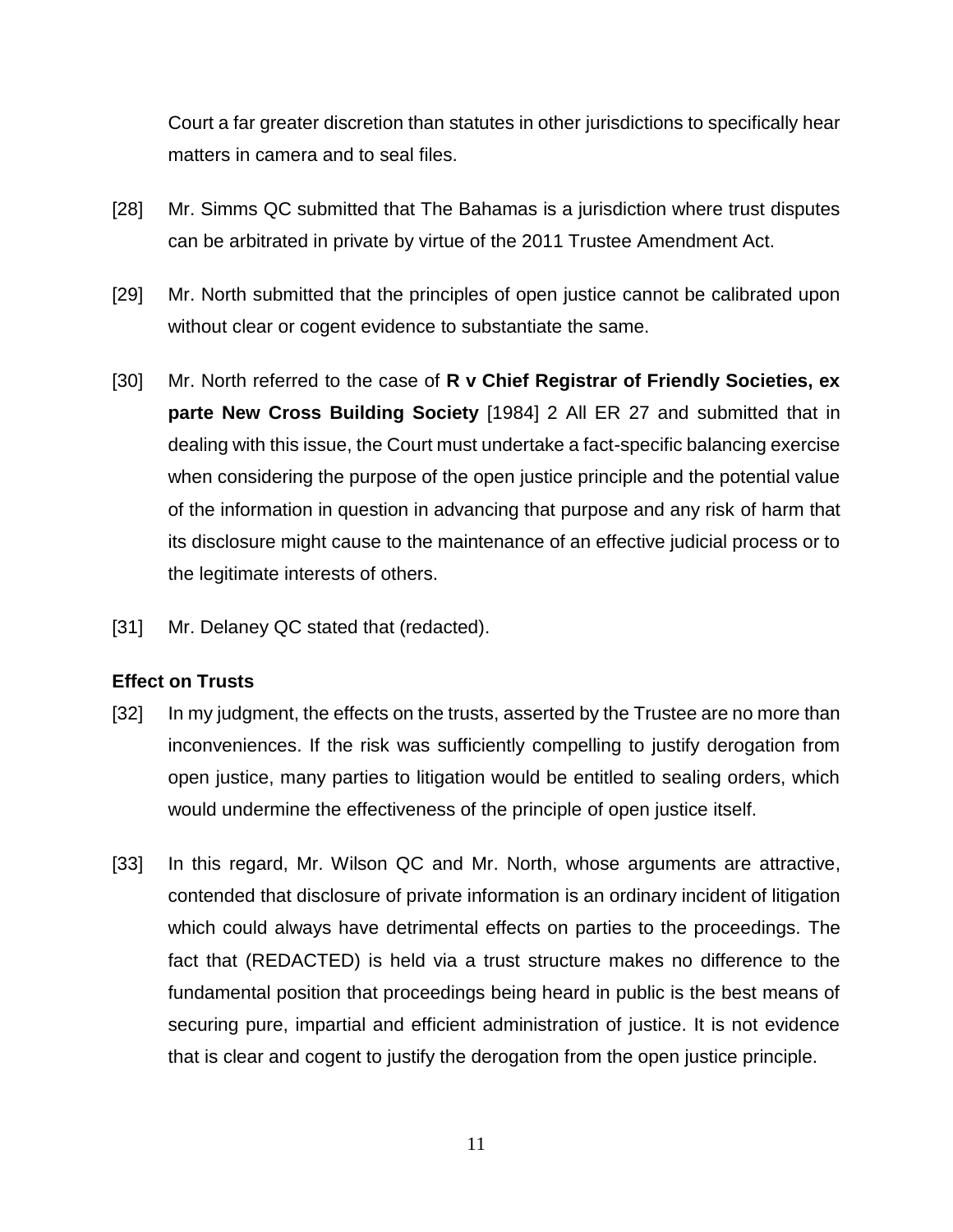- [34] I do not consider that the first family not having commenced the proceedings to be a probative fact toward their position that the proceedings should be confidential. What is relevant is that they are parties to the proceedings. In that regard, Mr. Simms QC's reliance on the Court's decision in **Standard Chartered Bank** is relevant. In that case, one of the important facts which compelled the Court to err on the side of privacy was the fact that the customer whose information was in issue was not a party to the proceedings. That was what seemed to turn the decision in favour of privacy. However, parties to litigation ought to be prepared to have information disclosed, whether they have commenced the proceedings or not. The first family have failed to explain how the publicity of the proceedings would negatively affect the trusts.
- [35] Mr. Wilson QC submitted that the sealing/privacy order is not necessary.

#### **Whether the circumstances warrant a sealing order**

- [36] As I have already stated, open justice is the default position. Any party seeking to displace the application of this very fundamental and century old principle has a heavy burden. As stated in **Scott v Scott**, the threshold required for derogation from open justice is that it is necessary for the administration of justice.
- [37] It is necessary to clarify the *effect* of section 77(3). I agree with Mr. McWeeney QC that section 77 (3) recognizes the importance of confidentiality in relation to sensitive information and goes further by imposing criminal sanction for its breach. However, the Trustee as well as the first family are still required to proffer clear and cogent evidence to satisfy the Court that such confidentiality is required to the degree which requires displacing the open justice principle.
- [38] Both Mr. Wilson QC and Mr. North correctly argued that the provision does not give the Trustee a statutory right to have the proceedings confidential. It merely gives the Court a discretion to decide whether the proceedings should be confidential and the exercise of that discretion must be canvassed against the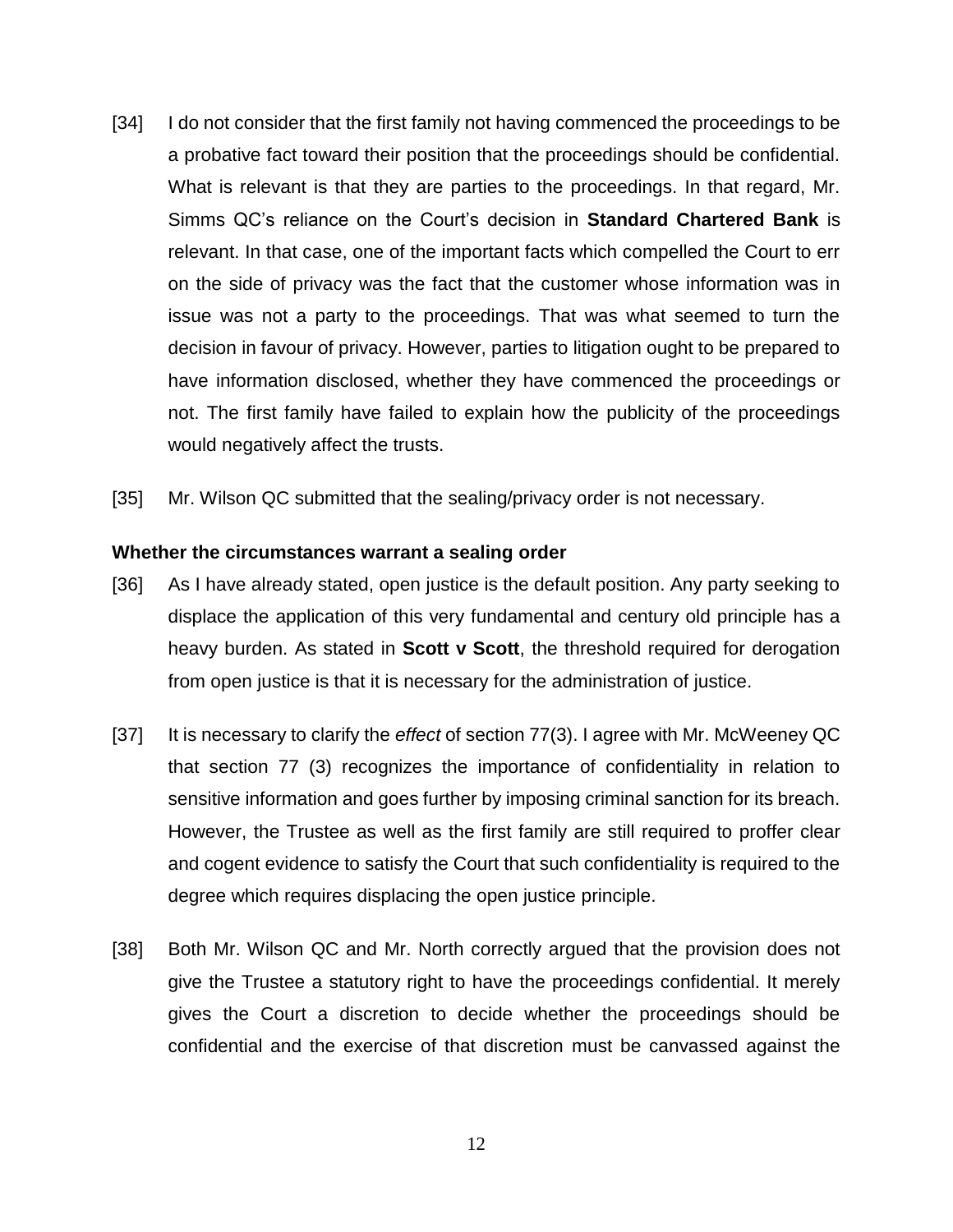constitutional principle of open justice, which although not an absolute right, is difficult to overcome/override.

- [39] Notwithstanding public policy, however, in the circumstances, it is not sufficient to justify the derogation from open justice.
- [40] Mr. McWeeney QC submitted that the fact that the Plaintiff resiled from her initial position of not opposing the sealing application is relevant. Mr. Wilson QC, however, offered an explanation for her change in position.
- [41] Ultimately, it is the Court that has to determine whether the matter should be sealed or not, bearing in mind the constitutional principle of open justice. This principle, as I earlier stated, is rooted in deep and long history dating back hundreds of years and it could be traced to decisions made before the signing of Magna Carta in 1215. This principle is viewed as an underlying or core principle of English law. Today, the concept is so widely accepted that there is a general presumption that there should be judicial openness. Now, in The Bahamas, it has constitutional connotations.
- [42] Taking into account the particular facts of this case, I am not satisfied by the evidence. It is therefore difficult to see how the publicity of the litigation will have any material/substantial additional effect.
- [43] The fact that the litigation may be inconvenient but does not warrant the displacement of the open justice principle. The rationale for this principle is important in deciding whether the circumstances presented are so compelling to override it. In **Scott v Scott**, the rationale for the openness is because it is the best means of securing the "*pure impartial and efficient administration of justice, the best means of winning for it public confidence and respect*." That said, the open justice principle is embedded in the Constitution and so, it ought not to be easily emasculated.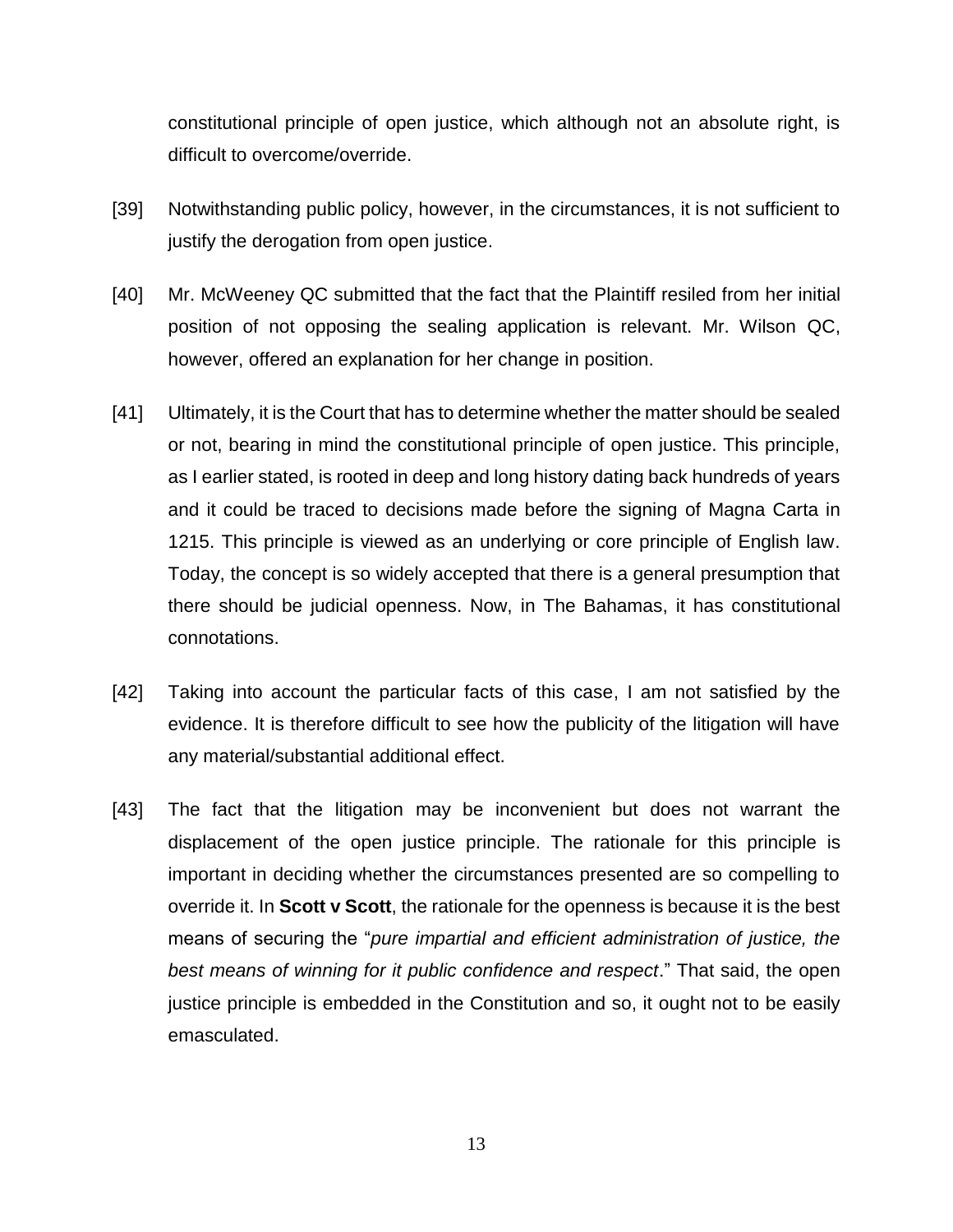- [44] In determining whether the default position of open justice or the exception of a sealing order should obtain, the overriding objective is that the order secure that justice is done. The Trustee and the first family have not demonstrated that the sealing order is necessary in the interests of justice. Rather, they have merely proved that it is more convenient. It is not in the interest of justice to depart from the constitutional principle of open justice.
- [45] I am also not convinced that there is a need for a Confidentiality Club on any information, in particular, as requested by Mr. McWeeney QC:
- [46] As this matter progresses, the Court has the inherent power to anonymize the names of any parties and/or to redact confidential financial documents. At this stage, the necessity to do so does not arise.

#### **Extension of time application**

- [47] The Trustee and the first family applied for an extension of time to serve their respective Defences. As such, they ask that they all be excused from filing their Defences until the determination of the pending application.
- [48] Order 3 Rule 4 and Order 31A Rule 18 of the Rules of the Supreme Court gives the Court the discretion to extend or shorten the time for compliance with the rules of the Court.
- [49] I agree with Mr. Wilson QC that the filing of the Defences is required to mark the parameters of the case. The Trustee has had the benefit of almost a four (4) month extension of time. It should therefore file and serve its Defence on or before 14 June 2022.
- [50] The first family has requested an additional 28 days to receive instructions and produce a draft Defence. Unlike the Trustee, they did not enter the action until 8 April 2021. Accordingly, they ought to file and serve a Defence within 28 days from the date of this Ruling. The Court is very generous to them both.